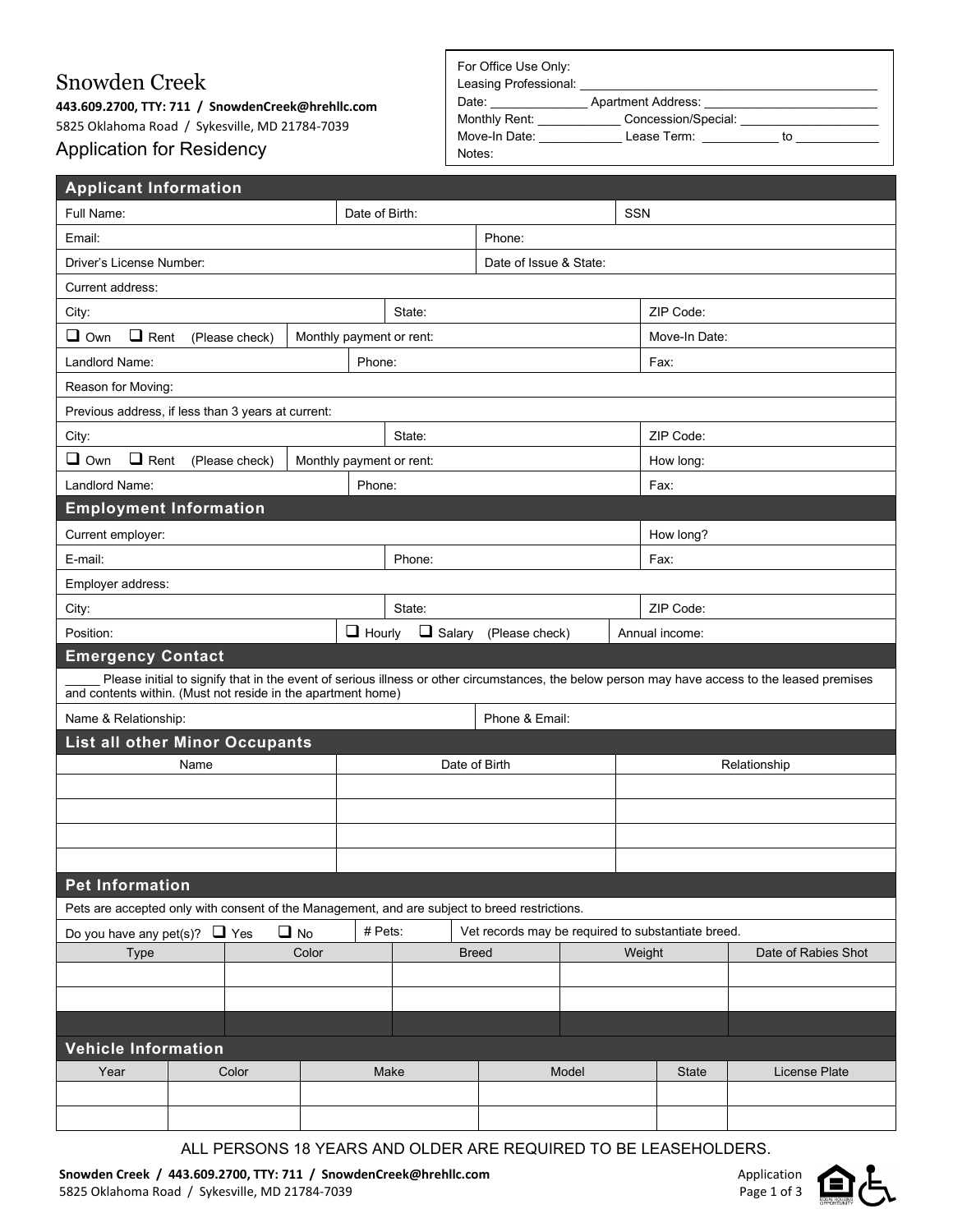Please use this section to provide information on other adults who will be residing in the apartment

| <b>Second Adult Applicant Information</b>                                            |                                |                          |                |           |            |  |  |  |  |
|--------------------------------------------------------------------------------------|--------------------------------|--------------------------|----------------|-----------|------------|--|--|--|--|
| <b>Full Name</b>                                                                     |                                | Date of birth            |                |           | <b>SSN</b> |  |  |  |  |
|                                                                                      |                                |                          |                |           |            |  |  |  |  |
| Email:                                                                               |                                | Phone:                   |                |           |            |  |  |  |  |
| Driver's License Number:                                                             |                                | Date of Issue & State:   |                |           |            |  |  |  |  |
| Current address:                                                                     |                                |                          |                |           |            |  |  |  |  |
| City:                                                                                | State:                         |                          |                | ZIP Code: |            |  |  |  |  |
| $\Box$ Own<br>$\Box$ Rent<br>Monthly payment or rent:<br>(Please check)<br>How long: |                                |                          |                |           |            |  |  |  |  |
| Reason for Moving:                                                                   |                                |                          |                |           |            |  |  |  |  |
| Landlord:                                                                            | Phone:                         | Fax:                     |                |           |            |  |  |  |  |
| Previous address, if less than 3 years at current:                                   |                                |                          |                |           |            |  |  |  |  |
| City:                                                                                | State:                         | ZIP Code:                |                |           |            |  |  |  |  |
| $\Box$ Rent<br>$\Box$ Own<br>(Please check)                                          |                                | Monthly payment or rent: |                |           | How long:  |  |  |  |  |
| Landlord:                                                                            |                                | Fax:<br>Phone:           |                |           |            |  |  |  |  |
| <b>Employment Information</b>                                                        |                                |                          |                |           |            |  |  |  |  |
| Current employer:                                                                    |                                |                          |                |           | How long?  |  |  |  |  |
| E-mail:<br>Phone:                                                                    |                                |                          | Fax:           |           |            |  |  |  |  |
| Employer address:                                                                    |                                |                          |                |           |            |  |  |  |  |
| City:                                                                                | State:                         |                          |                | ZIP Code: |            |  |  |  |  |
| Position:                                                                            | $\Box$ Hourly<br>$\Box$ Salary | (Please check)           | Annual income: |           |            |  |  |  |  |

| <b>Third Adult Applicant Information</b>           |        |                                |                        |           |                |  |
|----------------------------------------------------|--------|--------------------------------|------------------------|-----------|----------------|--|
| <b>Full Name</b>                                   |        | Date of birth                  |                        |           | <b>SSN</b>     |  |
|                                                    |        |                                |                        |           |                |  |
| Email:                                             |        |                                | Phone:                 |           |                |  |
| Driver's License Number:                           |        |                                | Date of Issue & State: |           |                |  |
| Current address:                                   |        |                                |                        |           |                |  |
| City:                                              | State: |                                |                        | ZIP Code: |                |  |
| $\Box$ Rent<br>$\Box$ Own<br>(Please check)        |        | Monthly payment or rent:       |                        |           | How long:      |  |
| Reason for Moving:                                 |        |                                |                        |           |                |  |
| Landlord:                                          | Phone: |                                |                        |           | Fax:           |  |
| Previous address, if less than 3 years at current: |        |                                |                        |           |                |  |
| City:                                              | State: |                                |                        | ZIP Code: |                |  |
| $\Box$ Rent<br>$\Box$ Own<br>(Please check)        |        | Monthly payment or rent:       |                        |           | How long:      |  |
| Landlord:                                          |        | Fax:<br>Phone:                 |                        |           |                |  |
| <b>Employment Information</b>                      |        |                                |                        |           |                |  |
| Current employer:                                  |        |                                |                        |           | How long?      |  |
| Phone:<br>E-mail:                                  |        |                                | Fax:                   |           |                |  |
| Employer address:                                  |        |                                |                        |           |                |  |
| City:                                              | State: |                                |                        |           | ZIP Code:      |  |
| Position:                                          |        | $\Box$ Hourly<br>$\Box$ Salary | (Please check)         |           | Annual income: |  |